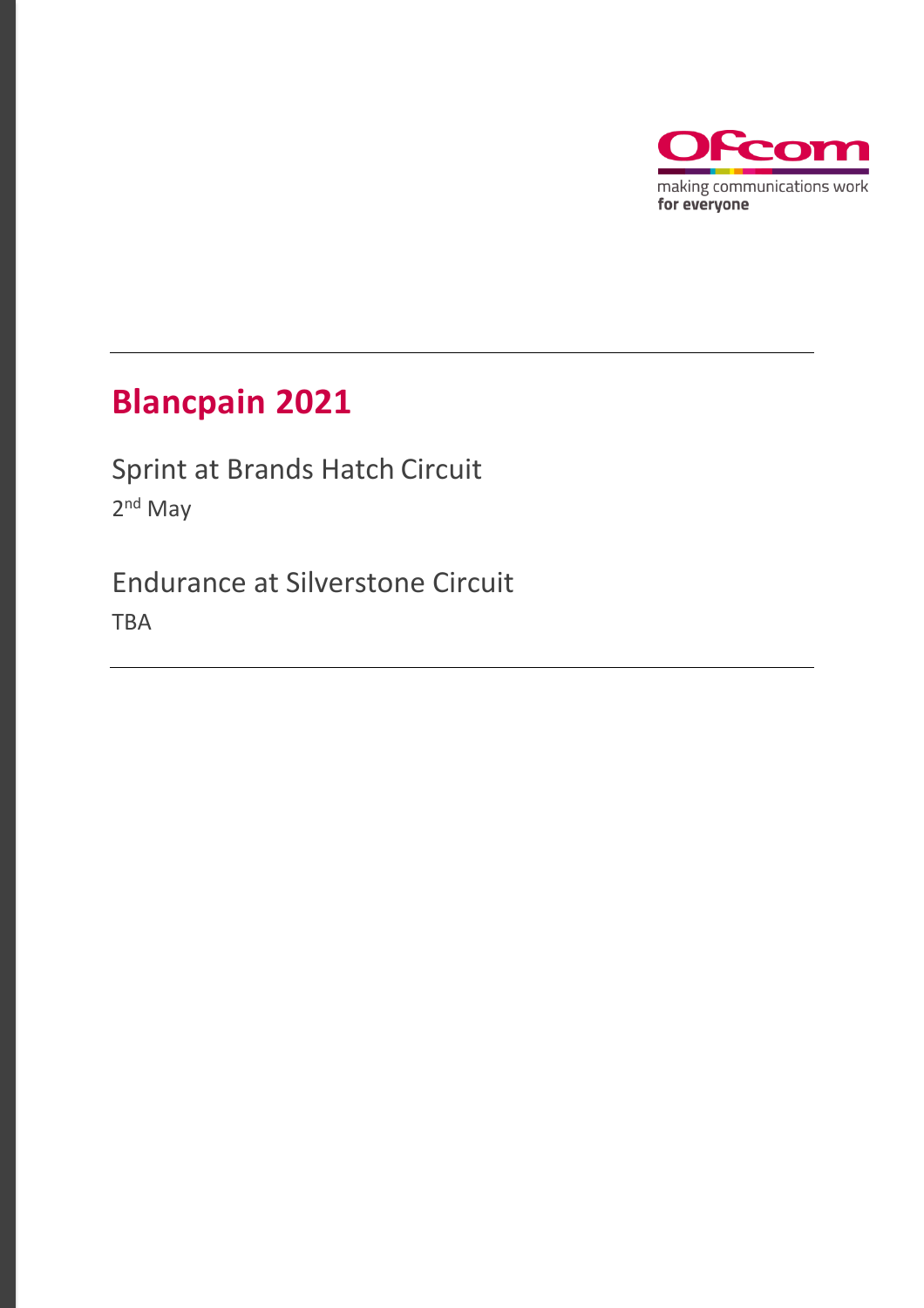## Introduction

The Blancpain Sprint and Endurance races have been designated a Major Event for 2021.

The event typically falls over two weekends in May, but we are unsure at this time the impact Covid-19 has had on the race weekends. At the moment, only the Blancpain Sprint has been confirmed at Brands Hatch on the 2<sup>nd</sup> of May 2021.

Both races have had massive International interest in the past and requirements continue to grow year on year. The complexity of the demands from stakeholders, for both races, has led to us taking control of the coordination with restrictions in place for online bookings.

Janelle Jones is the designated Spectrum Planner leading the coordination and clearance of frequencies over both events.



Janelle Jones

Our office contact details are:

+44 (0) 207 981 3803 or email: [pmse@ofcom.org.uk](mailto:pmse@ofcom.org.uk) 

Email: [Janelle.Jones@ofcom.org.uk](mailto:Janelle.Jones@ofcom.org.uk)

Direct Dial: +44 (0) 20 7981 3893

Mobile/Cell: +44 (0) 7545 419776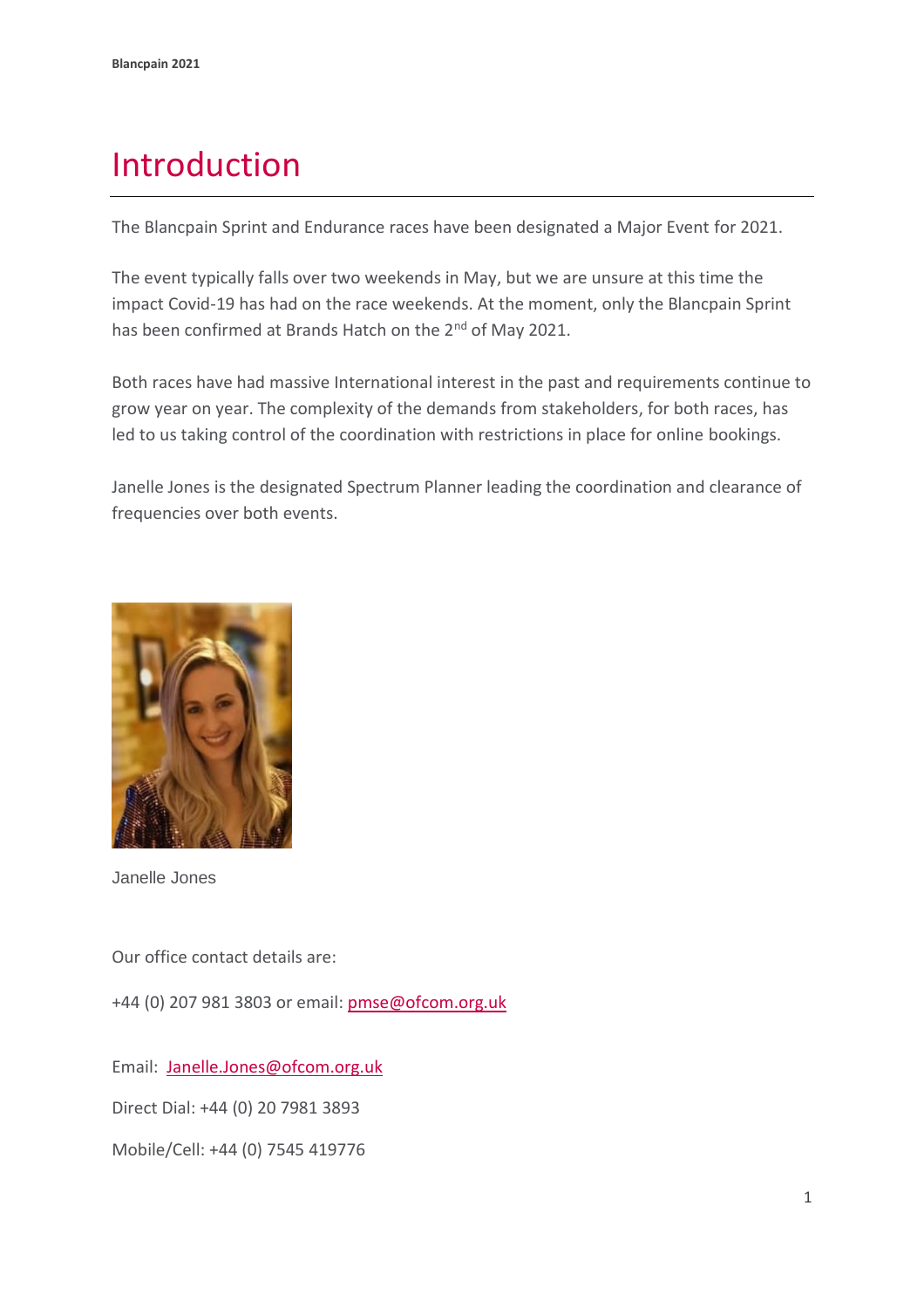### **Contents**

### **Section**

| 3 |
|---|
| 5 |
| 6 |
|   |
|   |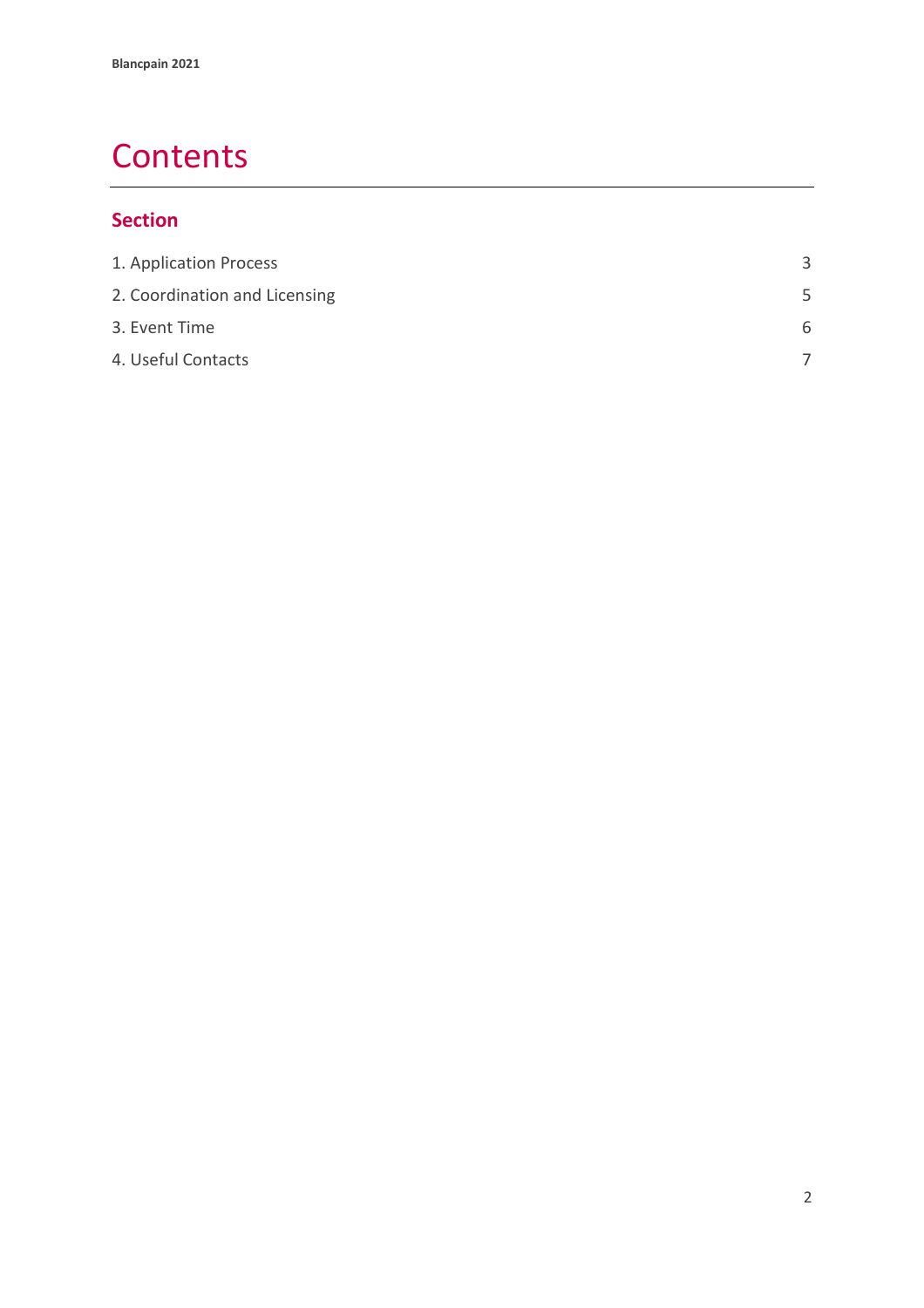# 1. Application Process

**Completed application forms submitted to Ofcom PMSE by 19th March 2021 (Sprint) and TBC (Endurance)** 



**We aim to issue licences (where applications have been received within the stated time periods) at least 2 weeks prior to the event dates.**



**Payment MUST be received before the start of the event, otherwise you will not be licensed to use frequencies.**

We accept Debit/Credit Cards, Cheques and Bank Transfers or can take payment from existing carnets. *Please note that Ofcom PMSE are unable to accept payments made by AMEX.*

The Blancpain races are designated a Major Event by Ofcom PMSE and applications for frequencies will not be subject to our usual three working day turnaround rule.

Application forms can be downloaded from our website at: [www.ofcom.org.uk/manage-your-licence/radiocommunication-licences/pmse](http://www.ofcom.org.uk/manage-your-licence/radiocommunication-licences/pmse) On the right-hand side under the 'In This Section' heading click on 'Apply for a PMSE Licence' and then expand the 'Download PMSE Application Forms' section. Please use the 'Motorsport Licence Application form. If you are unsure then please contact us for guidance.

Completed application forms can be sent in via email to [pmse@ofcom.org.uk.](mailto:pmse@ofcom.org.uk)

The deadline for application submissions will be six weeks before each race and specific dates to be found in section 2 of this document. It is advisable to get your frequency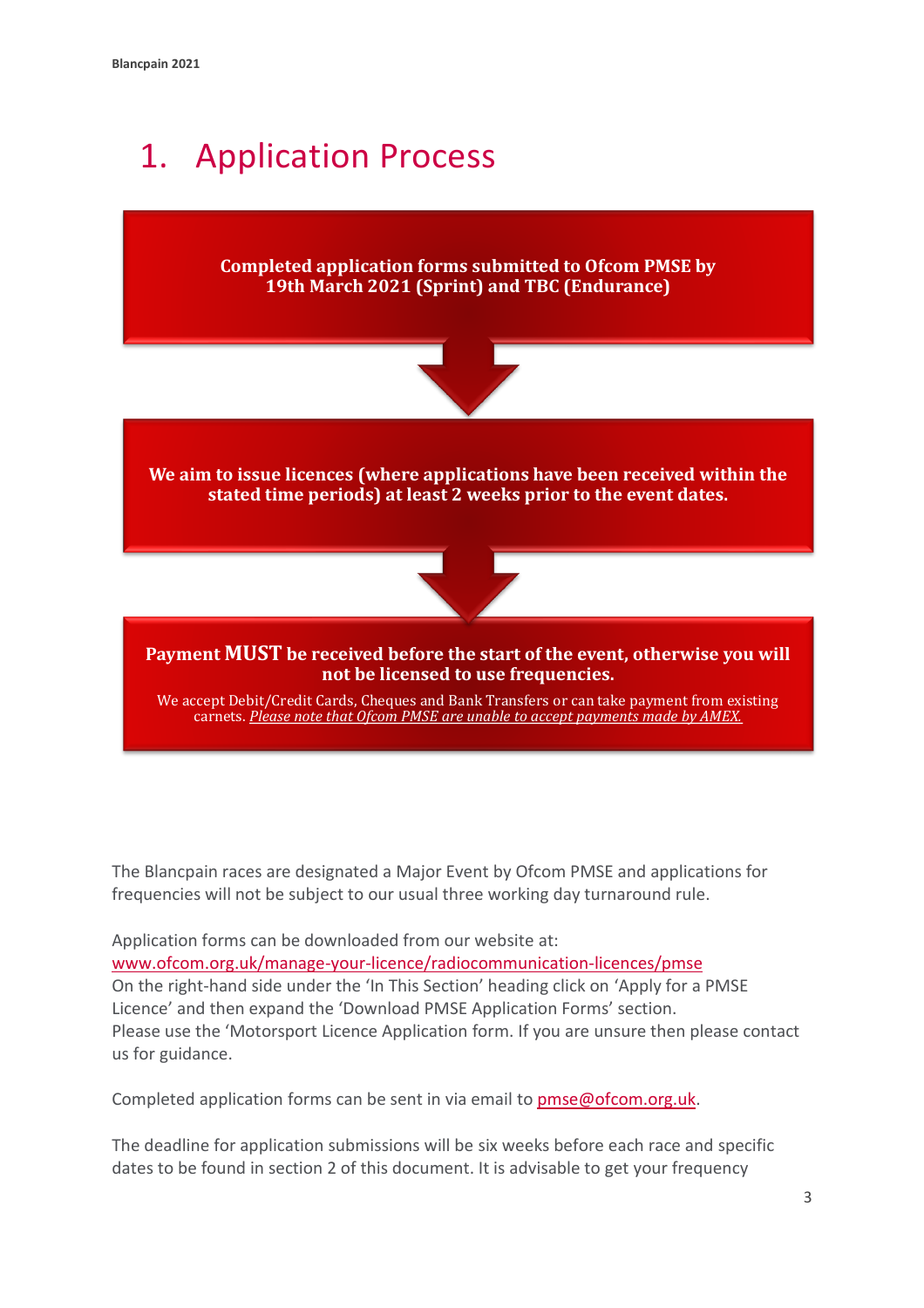application request in as soon as possible before that date as any applications we receive after the cut-off date may not be accommodated as required.

Key information to include is as follows:

- Technical details surrounding the equipment How it is setup and being used
- The number of channels required
- The frequency tuning capabilities of the kit
- Dates and times of use
- Name/details of the team you are representing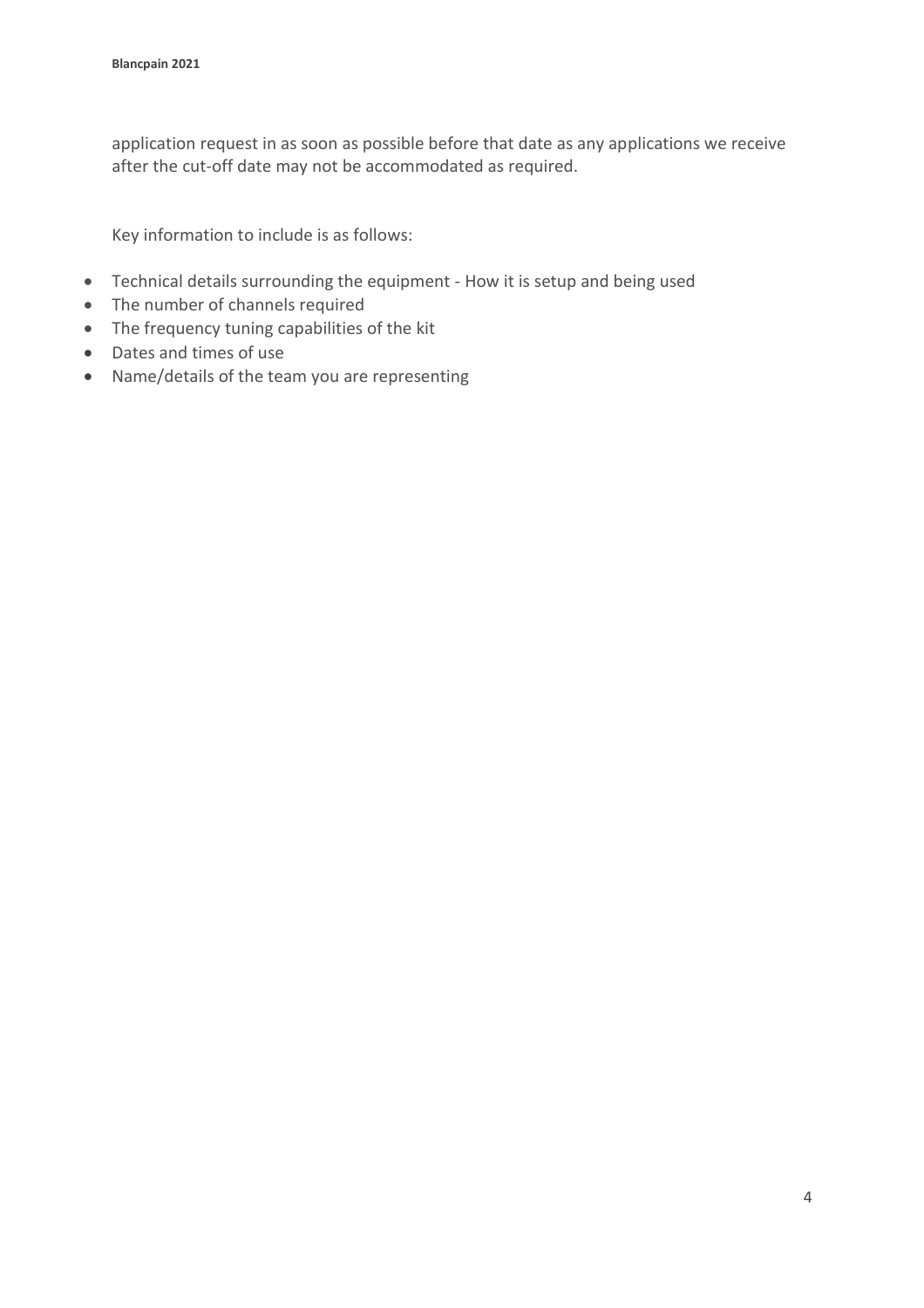# <span id="page-5-0"></span>2. Coordination and Licensing

#### 2.1 General Information

Upon receipt of your application you will receive a confirmation email that we have received your application form. Any coordination issues or changes that may be required will be addressed directly to the applicant. Please be aware that some frequency ranges in the UK are not authorized for PMSE use, so we recommended that all requirements are submitted with plenty of time to allow for any equipment re-tuning that may be required.

The use of wireless microphones and IEMs is restricted throughout the UK due to Digital TV carrier signals. The list of available TV channels for these events can be found on the 'UHF Planner' tool after the Ofcom PMSE login page. You may want to consult this tool first, before applying, so that you can see what is clear to use outdoors at the race sites. Please note the availability of frequencies may also be limited due to other licensed users in the event's area as well as the DTV footprint in the event's location.

#### 2.2 Payment and licence documents

It is imperative that we receive payment as soon as possible, and before your licence is scheduled to start, so we can issue your licence documents to you with your coordinated frequencies. To help with this we accept Debit/Credit Cards, and Bank Transfers or can take payment from existing pre-paid carnet tokens. When paying by Debit/Credit card you will receive a Secure Trading payment link to your email address. Your licensing documentation will be dispatched upon receipt of payment.

*Please note that Ofcom PMSE are unable to accept payments from American Express (AMEX).*

#### 2.3 Deadlines

|                             | <b>Sprint Event</b><br><b>Bands Hatch</b> | <b>Endurance Event</b><br>Silverstone |
|-----------------------------|-------------------------------------------|---------------------------------------|
|                             | May 2 <sup>nd</sup> 2021                  | <b>TBC</b>                            |
| <b>Application Deadline</b> | March 19th 2021                           | <b>TBC</b>                            |
| Licence Issue (estimated)   | April 16 <sup>th</sup> 2021               | <b>TBC</b>                            |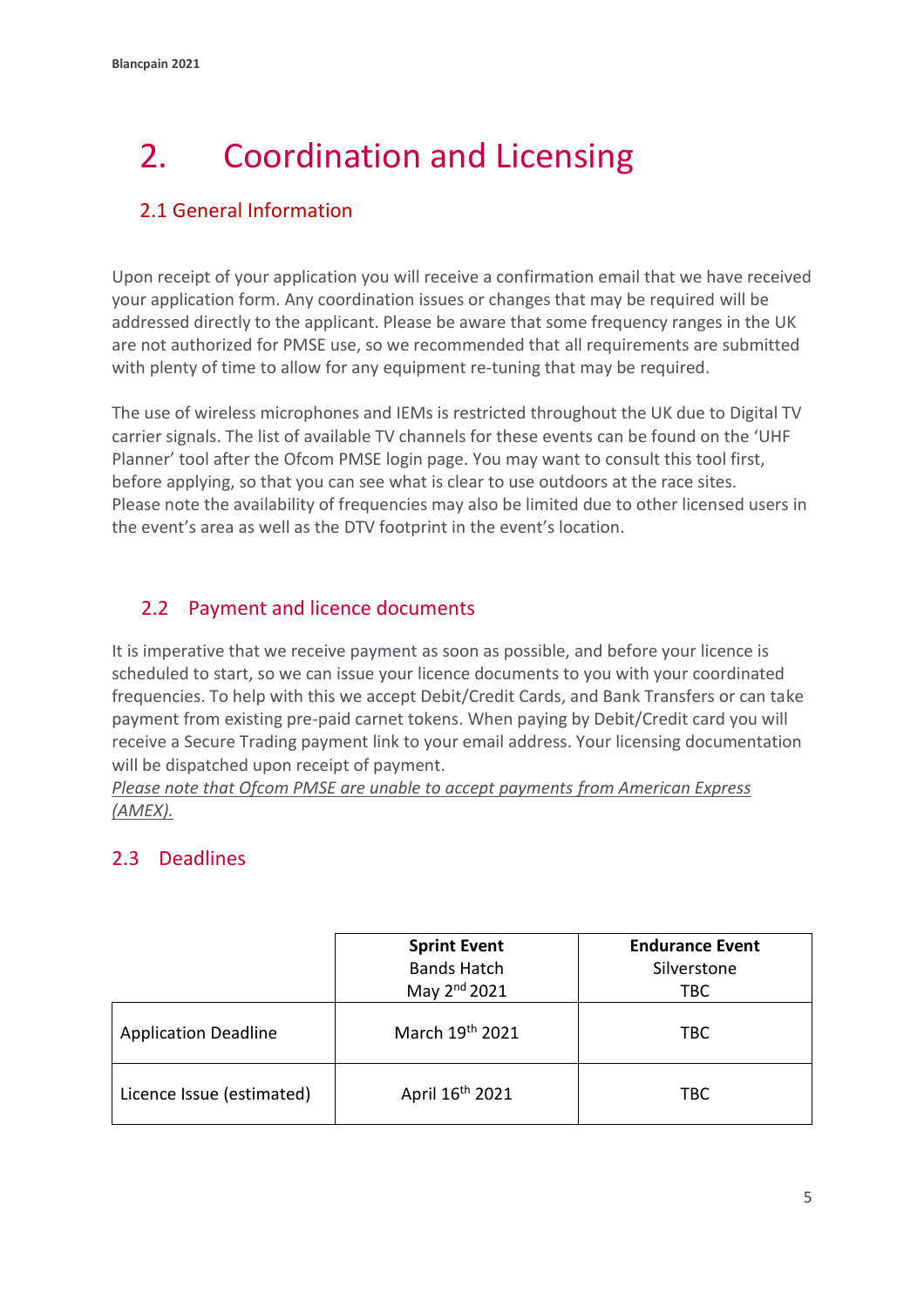# <span id="page-6-0"></span>3. Event Time

Operation of the frequencies during the event may be subject to strict licensing times. These times must be adhered to. It is your responsibility to ensure that these rules are followed to ensure smooth running for all stakeholders. If there are concerns about licensing times, please contact the Event Coordinator.

If, when on-site, interference is experienced on your frequencies please contact either the Event Coordinator, Our office or the Out of Hours PMSE Spectrum Coordinator immediately.

We will investigate why you may be subjected to this interference and offer you suitable alternatives within the constraints of your equipment should this be appropriate. Contact details can be found in Section 4 of this document.